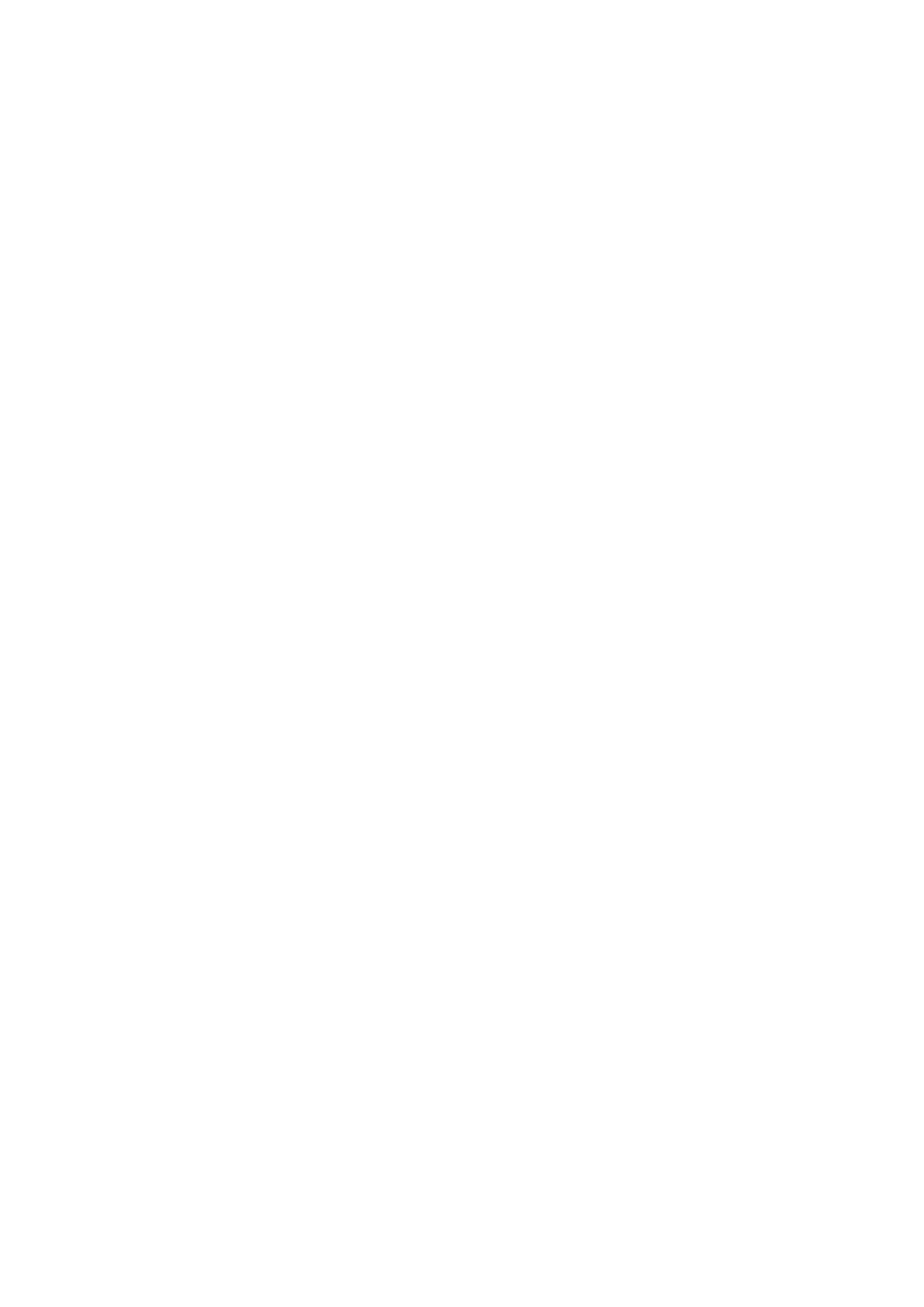can successfully reform and improve the existing system of higher education in Russia if properly introduced. Thus, we hope to create "Virtual Learning Environment (VLE)" with implementation of Open Educational Recourses (OER) together with Shared Online Courses (SOC) and Massive Open Online Courses (MOOCs).

### **3.1. Open Educational Resources**

First of all, it is Open Educational Resources: digitised materials offered freely and openly for educators, students and self-learners to use and reuse for teaching, learning and research [20. The development of the information society and the widespread diffusion of information technology give rise to new opportunities for learning. At the same time, they challenge established views and practices regarding how teaching and learning should be organised and carried out. Higher educational institutions have been using the Internet and other digital technologies to develop and distribute education for several years. Yet, until recently, much of the learning materials were locked up behind passwords within proprietary systems, unreachable for outsiders. The open educational resource (OER) movement aims to break down such barriers and to encourage and enable freely sharing content [13]. The term "OER" is not synonymous with online learning, eLearning or mobile learning. Many OER – while shareable in a digital format – are also printable.

Let us mention briefly that it was the Massachusetts Institute of Technology that first talked about placing learning materials for free on the Internet in 2001. Soon after the term "Open Educational Resources" (as well as an abbreviation OER) emerged and was defined as: "educational resources, enabled by information and communication technologies, for consultation, use and adaptation by a community of users for noncommercial purposes" [24]. The trend towards sharing software programmes (open source software) and research outcomes (open access publishing) is already so strong that it is generally thought of as a movement. It is now complemented by the trend towards sharing learning resources – the open educational resources movement.

Using OER is not cheating; in fact, it can improve the quality of learning experiences by building on other people's work. Too often staff are creating learning materials for modules and courses that have already been developed elsewhere to an excellent standard.

Since this first initiative, the number of repositories storing OER has grown in number and constantly shifts. The institutions involved so far seem to be well-reputed internationally or in their countries. Attitudes are changing in education

globally to promote the open sharing of educational courses and resources [3].

The nature of these open materials means that anyone can legally and freely copy, use, adapt and re-share them. OERs range from textbooks to curricula, syllabi, lecture notes and recorded lectures, essay questions and other assignments, tests, projects, audio, video and animation, discussion topics or reading lists. Teaching staff can "pick and mix" them to suit their own purposes [7].

That leads us to the role that institutional staff play in producing and (what is more important for our study) using the content. A number of studies conducted in European universities have explored staff attitudes towards OER [13]. Generally, the most significant barriers surrounding the use of OER included the lack of time and lack of a reward system. In Russia we add here staff attitudes to borrowing and sharing resources. A culture of borrowing and sharing of resources exists between close colleagues, but not further afield (something like "I only use resources recommended by someone I know and trust"), and whilst some teachers would obtain resources from the Internet, they are unwilling to place materials there saying: "Why give away resources to other universities?" Besides, the concept of open licensing with respect to content has arrived to Russia relatively recently: people producing and<br>using intellectual products in Russia are using intellectual products in Russia are predominantly familiar with the concepts of copyright and author rights and unaware or know very little about open licenses, the more so as the culture of sharing is not prevailing yet.

Another difficulty of using OER is that the openness of the resources is often limited by a language barrier. Most repositories are in English and university staff in Russia use and create their own cultural content in their own language. That is why advantages of OER and opportunities they offer to different levels of the educational system are not yet fully recognized.

As for the arguments supporting OER projects, they are as follows:

- OER expand access to learning for everyone but most of all for nontraditional groups of students and thus widen participation in higher education;
- They can be an efficient way of promoting lifelong learning for both the individual and the government;
- They can bridge the gap between nonformal, informal and formal learning.

Thus, OER projects expand access to learning for everyone, most of all for non-traditional groups of students and thus widen participation in higher education. They can be an efficient way of promoting lifelong learning. They can bridge the gap between non-formal, informal and formal learning. OER is itself a challenge (especially in Russia), but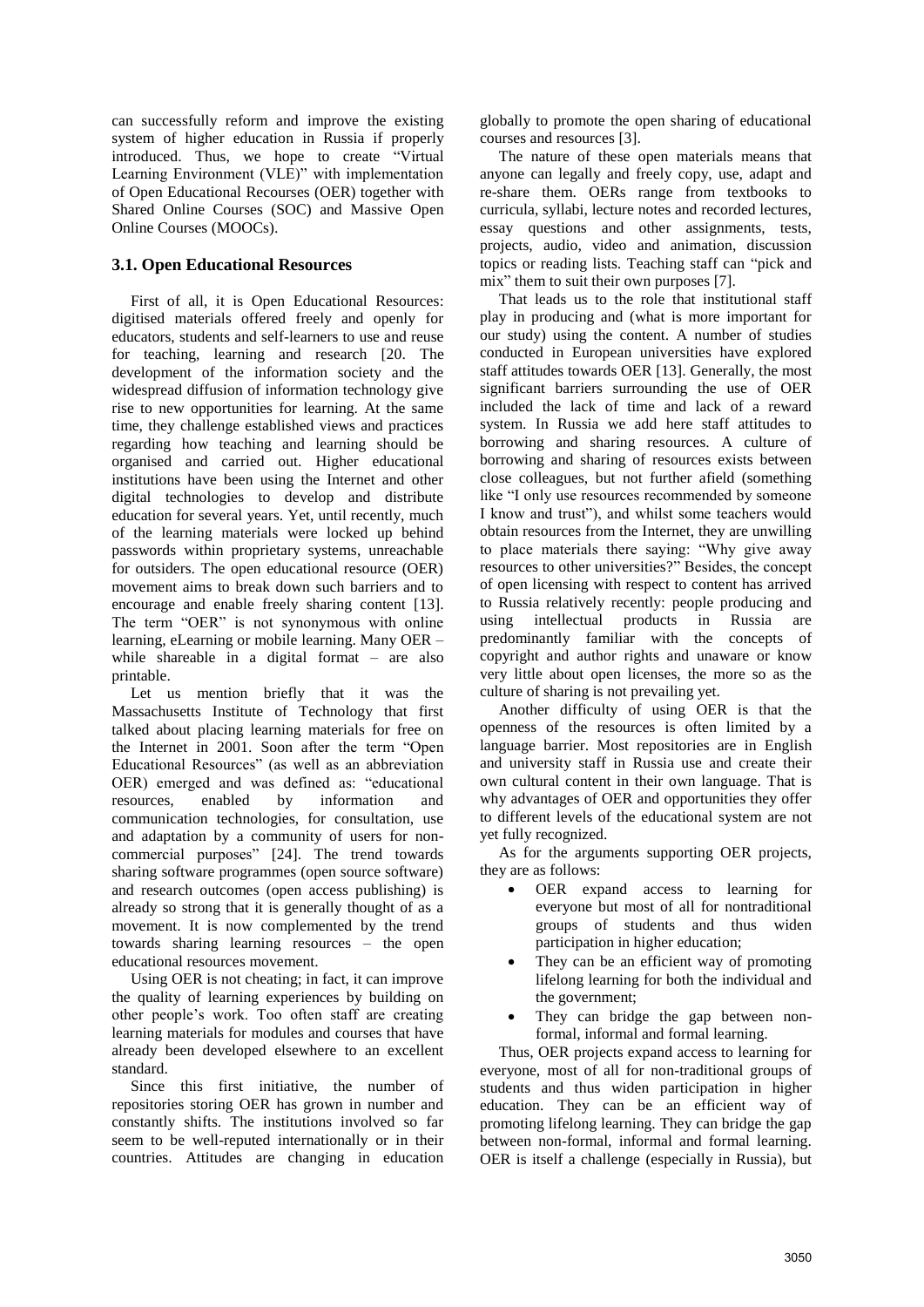may also become a sound strategy for individual institutions to reimagine.

#### **3.2. Massive Open Online Courses**

In 2011, the respective roles of higher education institutions and students worldwide were brought into question by the rise of the Massive Open Online Courses. MOOCs are freely available, accessible and contain materials that are cleared for use in any educational or personal context.

The European Commission defines a Massive Open Online Course as: "an online course open to anyone without restrictions (free of charge and without a limit to attendance), usually structured around a set of learning goals in an area of study, which often runs over a specific period of time (with a beginning and end date) on an online platform which allows interactive possibilities (between peers or between students and instructors) that facilitate the creation of a learning community. As it is the case for any online course, it provides some course materials and (self) assessment tools for independent studying" [1]. These courses are offered mainly by universities, and, increasingly, institutions around the world are joining various MOOC platforms to offer their courses.

The literature on MOOCs is growing [5, 7, 13, 17]. This literature tends to acknowledge (with a few exceptions) that MOOCs bring an impetus of reform, research and innovation to the process of learning. For example, using a definition of MOOCs as courses which "are free of charge, open to a global audience and built for large numbers of people", Prof. M. Barber from Institute for Public Policy Research identifies the significant difference between MOOCs and prior forms of online learning as "this shift from depending on the government to focusing on the customer – in this case the student – has played out again and again in other sectors as globalisation and technology have changed the rules of the game." [3]

American and European literature addressing MOOCs from the perspective of university education considers the pros and cons of MOOCs for universities, assesses the problems of MOOC production and delivery, forecasts MOOC impact on university models, and analyses trends [11]. However, there is little published discussion on MOOCs and their possible contribution to university education in Russia and some universities and their staff have not even heard about them.

Still, MOOCs offer university-level courses without the need to complete an entire program. They are ideal for unsupervised activities and other universities can select courses from any institution offering them to their students. There are very few face–to–face courses that include the flexibility of online access to lecture materials and recordings.

MOOCs provide an online version of a complete course, with video instruction, online quizzes and forums to encourage student engagement, virtual office hours where professors communicate with students, and graded assignments (using software or peer students to do the grading) to evaluate whether students learn from the course.

The main limitation of these distance-learning approaches is the fact that it only impacts those whose primary motivation is to acquire new knowledge and skills. In other words, this type of course is not very effective with those who are only motivated by obtaining credits. The MOOC format itself suffers from weaknesses around access, content, quality of learning, accreditation, pedagogy, poor engagement of weaker learners, exclusion of learners without specific networking skills.

Another problem here is that content from a MOOC offered by a university outside your students' home country may not match cultural and other conditions with which they are familiar. There may also be some issues for students who lack motivation [17]. Since a MOOC is voluntary and there is no penalty for dropping the program or lagging behind, there may be issues with course completion. Although a student may have received an excellent education, there will not be a corresponding diploma. Besides, MOOC certificates are not recognised by Russian universities at the moment, so MOOCs serve mostly for the purpose of self-education. Besides, Russian universities face here other problems, including the need to localize content by translating it from English into Russian and a difficult adjustment of online courses to Russian universities' curricula.

On the other hand, at a national level, MOOCs represents a further blurring of the borders between formal and informal learning, and universities are recommended to study how MOOCs can be efficiently used to meet some of the demand for increased lifelong learning.

#### **3.3. Shared Online Courses**

Shared Online Courses are high-quality online courses and learning modules that are broadly available for sharing across multiple institutions. The idea of SOCs comes from MOOCs as to share eLearning courses via a learning management system now is common [4].

Still there are differences here:

 A SOC is a combined effort of higher education institutes and not of an individual company or a prestigious university. Current approaches to reduce cost have a negative effect on quality and diversity (smaller studies disappear). Only by sharing resources this can be prevented. Resource sharing is not necessarily restricted to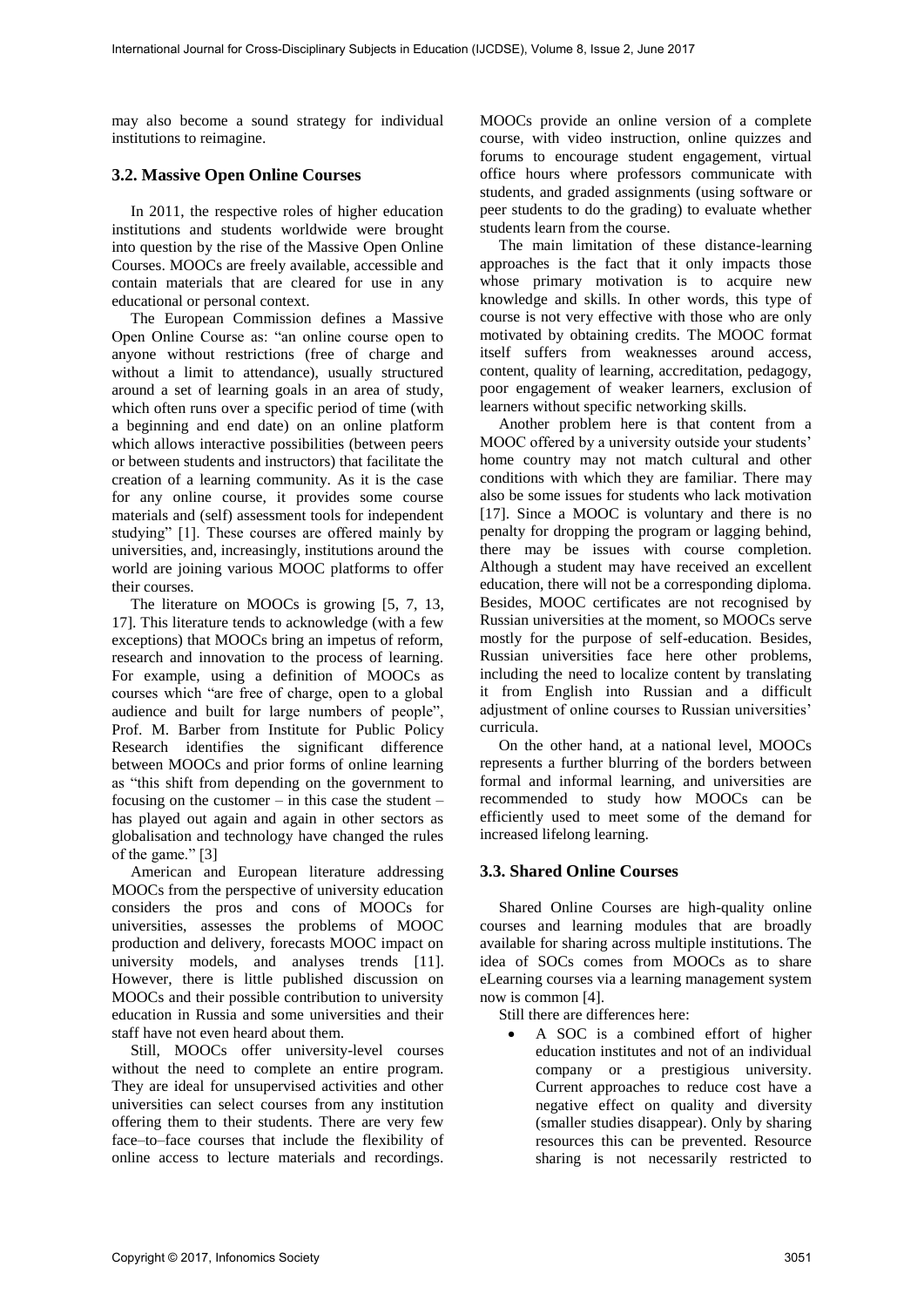digital resources; also teachers can be shared, e.g. by using on-line classes or webinars.

- SOCs developed by a group of universities are good quality courses and materials<br>positioned within their institutional their institutional branding and are available online for students of these universities only.
- SOCs also provide support for actual certification to be carried out by certain universities. Certification is probably the last service universities want to lose. That is the reason Shared Online Courses are not open.

The Russian Ministry of Education launched a national website as a gateway to open and distance learning, called the "Russian national platform of open learning" (available at: https://openedu.ru/) (see Figure 3). This initiative aims to present the various online offerings of Russian universities on one website, and to develop a platform for further development of high-quality online education in the country [22]. Its long-term goal is to make a full analogue of university's curricula which will allow to get knowledge of the same level and quality as during academic education. It implies high requirements to the developing programs and their effectiveness. Students will have an opportunity to successfully complete the basic education programs staying at home. This resource is expected to raise higher education to the next level and improve overall quality in regional universities and affiliated structures.

| <b><i><u>Открытое</u></i></b><br>образование | <b>OR</b> Hatanor wypcos                                                                                                                          |      | Найдите интересные курсы                                                        | Q                                                                                                             |
|----------------------------------------------|---------------------------------------------------------------------------------------------------------------------------------------------------|------|---------------------------------------------------------------------------------|---------------------------------------------------------------------------------------------------------------|
|                                              | ПОЛИТЕХ<br>Санкт-Петербургский<br>политехнический университет<br><b>Senau Remessors</b>                                                           | МФТИ | manipulation and soundered attent<br>УНИВЕРСИТЕТ ИТМО                           | Уральский<br>федеральный<br>университет                                                                       |
|                                              | Каталог курсов<br>Направления подготовки<br>OPENEOX<br><b>BOBOO</b><br>© 2017 Открытое образование<br>Figure 3. Russian national platform of open |      | О проекте<br>Bonpoc-orper<br>Помощь<br>Проверка системы<br>Системные требования | Пользовательское соглашение<br>Контактная информация<br>Контакты для СМИ<br>Политика в отношении перс. данных |

**learning** 

The project started with eight of the leading Russian universities (among them National Research Nuclear University "MEPhI", Ural Federal University, Lomonosov Moscow State University, National University of Science and Technology MISiS, ITMO University, Saint Petersburg University and St. Petersburg Polytechnic University) – each of which initially offered four courses on the website. These universities hope that the establishment of a national educational online

platform and the advancement of Internet education in universities will enable Russian universities to strengthen their positions in the area of higher education.

The platform, used for publishing online courses created by the members of the Association, facilitates the adoption of international standards, formulates its own requirements concerning the quality of online courses and collaborates with providers of higher educational programs, which are implemented using online courses hosted on the platform. Each course undergoes an internal expertise at a university, and a review by the Association to ensure compliance with the "Requirements and Recommendations for Online Courses on the National Open Education Platform", co-developed by members of the Association. In contrast to other on-line educational resource, Open Education is designed primarily for university students. Nearly all the offered courses are part of higher education programs and are compulsory modules in higher education curricula. Upon successful completion of the course, learners get a course certificate, and credits for the course can be counted towards the students' curriculum at any university in Russia. In the future, students will be able to master a major part of their university program online by taking courses on this platform. Since the teacher's role as supplier of reading lists and teaching materials is diminishing, SOCs are likely to accelerate changes in the traditional teaching role and the evolution of more independent learners. Most university authorities believe that the quality of education in Russia will grow thanks to the fact that any student from any Russian university will be able to take courses at top Russian universities wherever and whenever they choose.

Still now the choice of courses on the platform is limited (to 194 in fact). It is the goal of the Russian Ministry of Education and Science to incorporate more universities in this national open learning initiative and to increase the number of courses offered via this gateway; up to 250 courses by the end of 2017. For the time being, the Russian Ministry of Education is preparing to grant accreditation to courses taken on this platform by students of all Russian higher education institutions and is drafting new regulations to allow all Russian universities to include Open Education courses in their programs.

The ultimate goal of the program is to replace distance learning with online courses, improve the quality of education in universities and regional branches, make the educational process in Russia more modern, and improve students' computer skills.

Furthermore, the introduction of new technologies will enable the program creators to produce more research resources for universities and increase competition in higher education by enabling students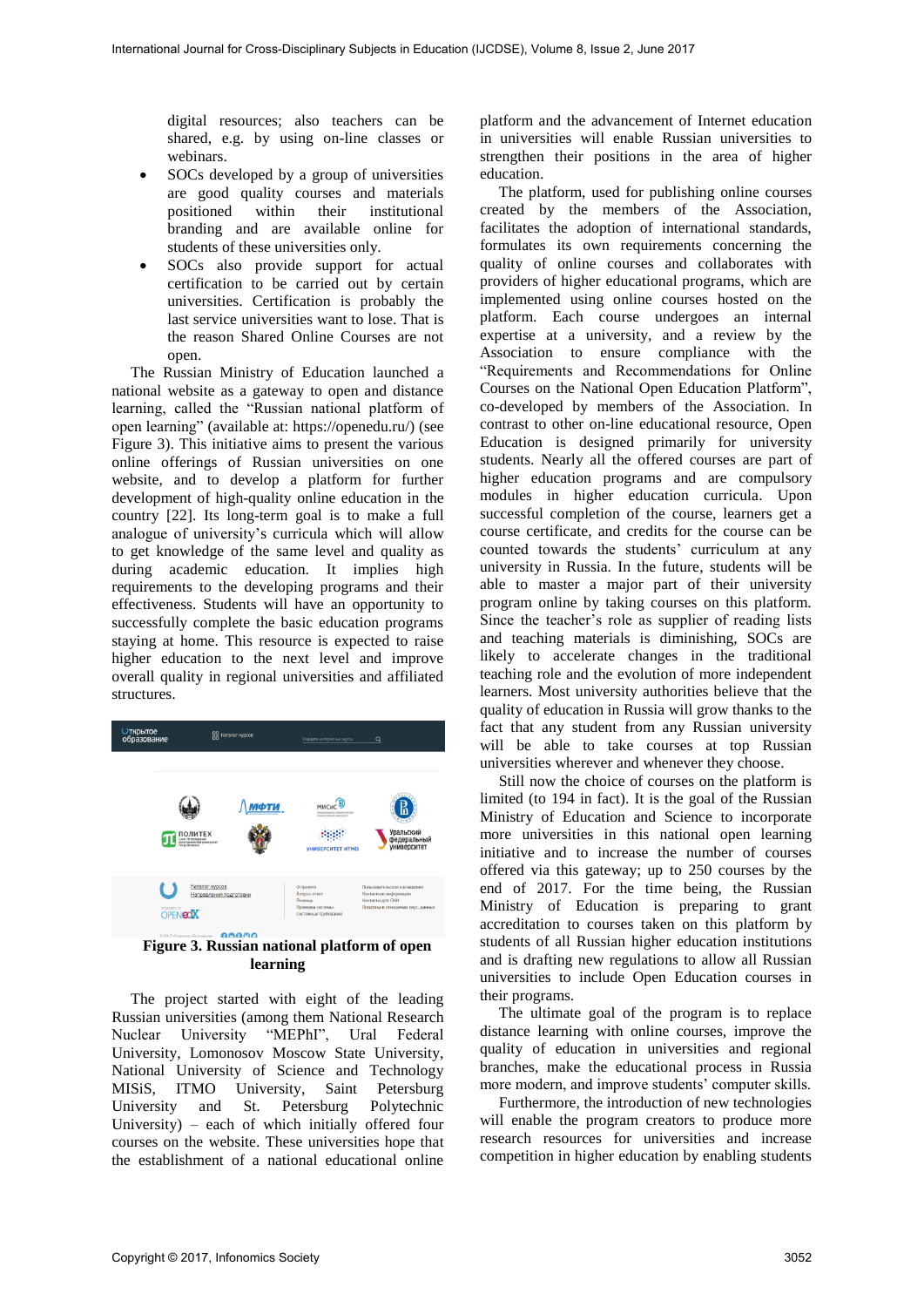and administrators alike to choose their online options in accordance with the suitability and quality of the courses.

# **4. Conclusion**

Technology is becoming central to the process of learning and teaching in higher education and, in some countries, is driving wider access to education and training. As societies rapidly develop into knowledge-based information economies, information technology becomes a key driver of both economic competitiveness and social development. Fluency in information technology has thus become a central pillar of higher education – both implicitly in how information is shared and explicitly in preparing students for the global markets they will enter after graduation.

The current challenges facing traditional higher education, including higher tuition, budget cuts, and the gap between theoretical and practical training, have caused many universities to search for alternatives. Thus, online learning environments have come to the forefront of higher education. The options we choose are implementation of Open Educational Recourses, Shared Online Courses and Massive Open Online Courses into the educational process. All three offer new approaches to traditional campus-based teaching, with virtual learning environments used for course administration, storage of course content and additional resources. Still these new resources should be introduced gradually, while maintaining proper balance between introducing them and traditional education. Only on this condition will we create a new effective learning environment and increase students' satisfaction, better management of intellectual property, and community building.

## **5. References**

[1] Alekseev, O., (2014). "First Steps of Russian Universities to Top-100 Global University Rankings", Higher Education in Russia and Beyond, No.1, pp. 6-7.

[2] Altbach, P.G., Reisberg, L., Rumbley, L.E., (2009). "Trends in global higher education: Tracking an academic revolution." A report prepared for the UNESCO 2009 World Conference on Higher Education, 2009, available at: http://www.uis.unesco.org/Library/Documents/trendsglobal-higher-education-2009-world-conference-en.pdf (Access date: 10 November, 2016), 278 p.

[3] Anderson, T., Dron, J., (2011). "Three Generations of Distance Education Pedagogy in International Review of Research in Open and Distance Learning", Athabasca University, Vol. 12.3, pp. 80-97.

[4] Baaren, J. van der, (2015). "Cheaper, better and more relevant Higher Education using Shared Online Course", Open Education 2030, pp. 8-10.

[5] Barber, M., Donnelly, K., Rizvi, S., (2013). "An avalanche is coming: Higher education and the revolution ahead", London, Institute for Public Policy Research, available at: http://www.ippr.org/publication/55/10432/anavalanche-is-coming-higher-education-and-the-revolutionahead (Access date: 23 December, 2016), 78 p.

[6] Bozkurt, A., Aydın, C., (2015). "Satisfaction, Preferences and Problems of a MOOC Participants, Proceedings of The Association for Educational Communications and Technology" AECT International Convention, pp. 35-41.

[7] Butcher, N. (2011). "A Basic Guide to Open Educational Resources (OER)", Vancouver: Educational Resources (OER)", Vancouver: Commonwealth of Learning, 134 p.

[8] Crose, B., (2011). "Internationalization of the Higher Education Classroom: Strategies to Facilitate Intercultural Learning and Academic Success", International Journal of Teaching and Learning in Higher Education, Volume 23, No. 3, pp. 388-395.

[9] European Commission, (2014). "Report on Web Skills Survey: Support services to foster Web Talent in Europe by encouraging the use of MOOCs focused on web talent", D1.1, First Interim Report, available at: http://openeducationeuropa.eu/sites/default/files/MOOCsfor-web-skillssurvey-report.pdf (Access date: 1 December, 2016), 20 p.

[10] Federal State Statistics Service, (2016). "Russian yearbook of statistics", available at: http://www.gks.ru/bgd/regl/b16\_13/Main.htm (Access date: 1 April, 2016).

[11] Feldmann, B., Schlageter, G., (2011). "Five Years Virtual University – Review and Preview", World Conference on WWW and Internet Proceedings Orlando, Florida, Oct. 2011, pp. 23-27.

[12] Frumina, E., West, R., (2012). "Internationalisation of Russian Higher Education: the English language dimension", British Council, 83 p.

[13] "Giving Knowledge for Free: the emergence of open educational resources", (2007). Organisation for Economic Co-Operation and Development publications, France, available at: www.sourceoecd.org/education/ 9789264031746 (Access date: 3 December, 2016), 153 p.

[14] Gounko, T., Smale, W., (2007). "Modernization of Russian higher education: exploring paths of influence", Routledge, Journal of Comparative Education, Vol. 37, No. 4, pp. 533–548.

[15] Haggard, S., (2013). "The Maturing of the MOOC: Literature review of Massive Open Online Courses and other forms of online distance learning", available at: https://www.gov.uk/government/uploads/system/uploads/a ttachment\_data/file/240193/1 3-1173-maturing-of-themooc.pdf (Access date: 1 December, 2016) 123 p.

[16] Halic, O., Greenberg, K., & Paulus, T. (2009). "Language and academic identity: A study of the